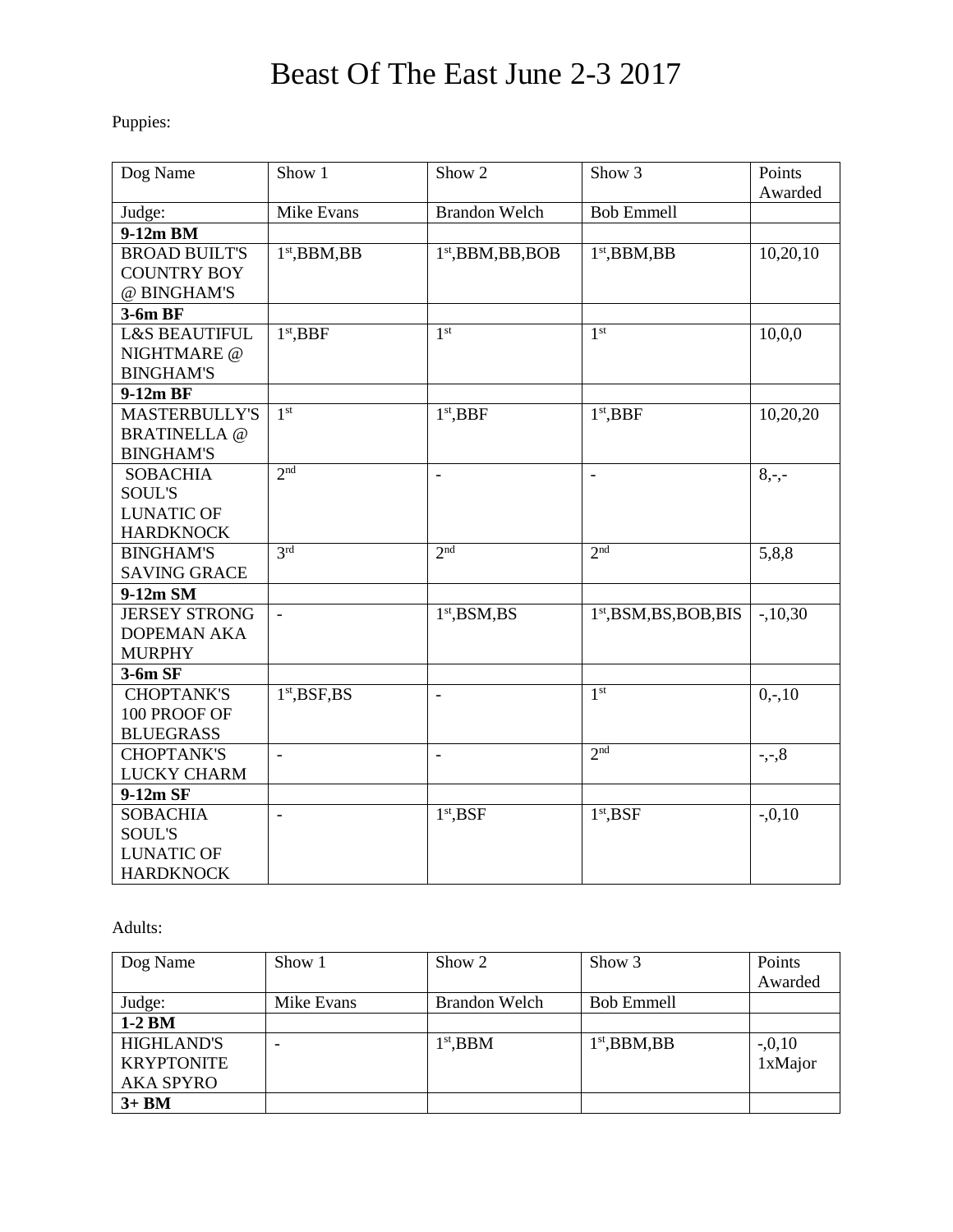| <b>BULL PULLS</b>    | $1st$ , BBM, BB      | $\overline{\phantom{0}}$ | $\overline{\phantom{a}}$  | $10, -,-$ |
|----------------------|----------------------|--------------------------|---------------------------|-----------|
| <b>MOO</b>           |                      |                          |                           | 1xMajor   |
| $1-2BF$              |                      |                          |                           |           |
| <b>BINGHAM'S</b>     | $1st$ , BBF          | $1st$ , BBF              | 3 <sup>rd</sup>           | 10,10,5   |
| <b>BORN ON THE</b>   |                      |                          |                           | 2xMajor   |
| <b>BAYOU</b>         |                      |                          |                           |           |
| <b>BINGHAM'S</b>     | 2 <sub>nd</sub>      | <b>DNP</b>               | 2 <sub>nd</sub>           | 8,0,8     |
| <b>CHARITY CASE</b>  |                      |                          |                           |           |
| <b>BINGHAM'S</b>     | 3 <sup>rd</sup>      | 3 <sup>rd</sup>          | $1st$ , BBF, BB           | 5,5,20    |
| <b>DON'T MESS</b>    |                      |                          |                           | 1xMajor   |
| <b>WITH TEXAS</b>    |                      |                          |                           |           |
| <b>BINGHAM'S</b>     | <b>DNP</b>           | 2 <sup>nd</sup>          | <b>DNP</b>                | 0, 8, 0   |
| <b>REPEAT AFTER</b>  |                      |                          |                           |           |
| <b>ME</b>            |                      |                          |                           |           |
| $2-3$ SM             |                      |                          |                           |           |
| <b>SOBACHIA</b>      | $1st$ , BSM, BS, BOB | 2 <sup>nd</sup>          | 1 <sup>st</sup>           | 20,8,10   |
| <b>SOUL'S J'JAKE</b> |                      |                          |                           | 1xMajor   |
| <b>WESSON BEN</b>    |                      |                          |                           |           |
| <b>TUNA OF MPK</b>   |                      |                          |                           |           |
| <b>SOBACHIA</b>      | 2 <sup>nd</sup>      | 1 <sup>st</sup>          | 2 <sub>nd</sub>           | 8,10,8    |
| <b>SOUL'S</b>        |                      |                          |                           |           |
| <b>J'BULLSEYE</b>    |                      |                          |                           |           |
| <b>SMITH BEN</b>     |                      |                          |                           |           |
| TUNA OF MPK          |                      |                          |                           |           |
| $3+SM$               |                      |                          |                           |           |
| <b>BIONICLE</b>      | $\blacksquare$       | $1st$ , BSM, BS, BOB,    | $1st$ , BSM               | $-.30,10$ |
| <b>BUSTER OF</b>     |                      | <b>BIS</b>               |                           | 2xMajor   |
| <b>KINGHAVEN</b>     |                      |                          |                           |           |
| $3+SF$               |                      |                          |                           |           |
| <b>WMK'S</b>         |                      | $1st$ , BSF              | $1st$ , BSF, BS, BOB, BIS | $-0,20$   |
| <b>DRUNKEN</b>       |                      |                          |                           | 1xMajor   |
| <b>MONKEY</b>        |                      |                          |                           |           |
| <b>BUSINESS</b>      |                      |                          |                           |           |

## Beast Of The East June 2-3 2017

| <b>French Bulldog</b> |                 |                 |                   |         |
|-----------------------|-----------------|-----------------|-------------------|---------|
| Dog Name              | Show 1          | Show 2          | Show 3            | Points  |
|                       |                 |                 |                   | Awarded |
| Judge:                | Mike Evans      | Brandon Welch   | <b>Bob Emmell</b> |         |
| <b>Puppies:</b>       |                 |                 |                   |         |
| $6-9m F$              |                 |                 |                   |         |
| <b>BINGHAM'S</b>      | $1st$ , BF, BOB | $1st$ , BF, BOB | $1st$ , BF, BOB   | 0,0,0   |
| <b>PARIS HILTON</b>   |                 |                 |                   |         |
| OF Y KNOT             |                 |                 |                   |         |
| <b>FRENCHIES</b>      |                 |                 |                   |         |